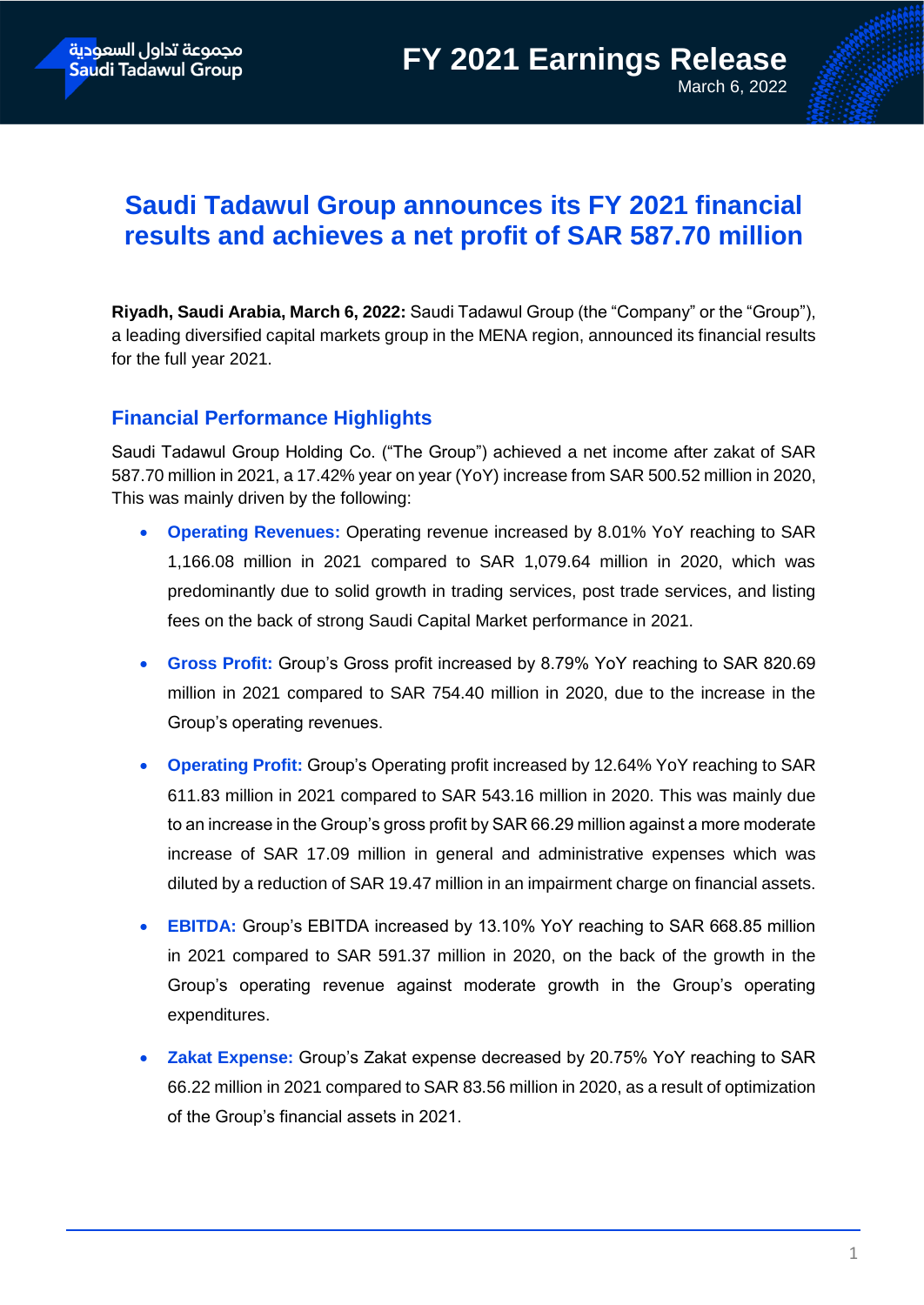**Eng. Khalid Al-Hussan, Group Chief Executive Officer** at **Saudi Tadawul Group** commented:

*"The Group's financial results in 2021 reflect its resilient performance as it delivers on its growth plans, in line with the objectives of the Financial Sector Development Program and the Kingdom's ambitious Vision 2030. The Group continued to contribute achieving these objectives through its ongoing support for the economic growth in the Kingdom and the advancement of its financial market through integration and technological enhancements, driven by the pillars of the program development of the financial sector."*

**He added:** *"Through its subsidiaries, Saudi Tadawul Group continued to contribute to developing and diversifying the Saudi capital markets and diversify its instruments, with the new listings reflecting an increase by 7.5% in average daily traded value (ADTV) in 2021. The Group strengthened its role as the leading center for investors in the MENA region, attracting both regional and international investments to the Saudi market."* 

**He continued:** *"During 2021, Saudi Stock Exchange (Tadawul) was transformed into a holding Group named (Saudi Tadawul Group Holding Co.) comprising four subsidiaries including the newly-established Tadawul Advanced Solutions Company (WAMID), to support our ambitious goals deploy advanced technologies as well as world-class innovative services and solutions. WAMID's mission is to enhance the Group's services and strengthen its capabilities, supporting the vertically integrated and scalable business model with a diverse revenue profile and creating vast opportunities to further expand the Group's service offering."*

**Eng. Al-Hussan concluded:** *"The Group's successful IPO and listing in December 2021, is a milestone to scale up our integrated and diverse business model and deliver further value for our shareholders while enhancing the Group's services for issuers and investors alike through operational streamlining and new market infrastructure instruments."*

### **Business Performance Highlights**

In H1 2021, the Group announced its transformation into a holding Group that includes four subsidiaries: Saudi Exchange Company (Saudi Exchange), The Securities Clearing Center Company (Muqassa), The Securities Depository Center Company (Edaa), and Tadawul Advanced Solutions Company (WAMID), a newly created subsidiary focused on solutions and pioneering technologies. This transformation aimed to enhance global competition, diversify investment opportunities, attract international investors, and enhance the infrastructure of the financial market. At the same time, it will provide best-in-class services to all market participants and keep pace with rapid developments in local and global markets.

- In 2021, The Group announced its intention to offer 30% of its issued capital for public subscription by listing its ordinary shares in an Initial Public Offering on the Saudi Exchange's Main Market.
- In H2 2021, the Public Investment Fund (PIF) to establish the Riyadh Voluntary Exchange Platform, an exchange for trading offsets and carbon credits in the MENA region in collaboration with the Group.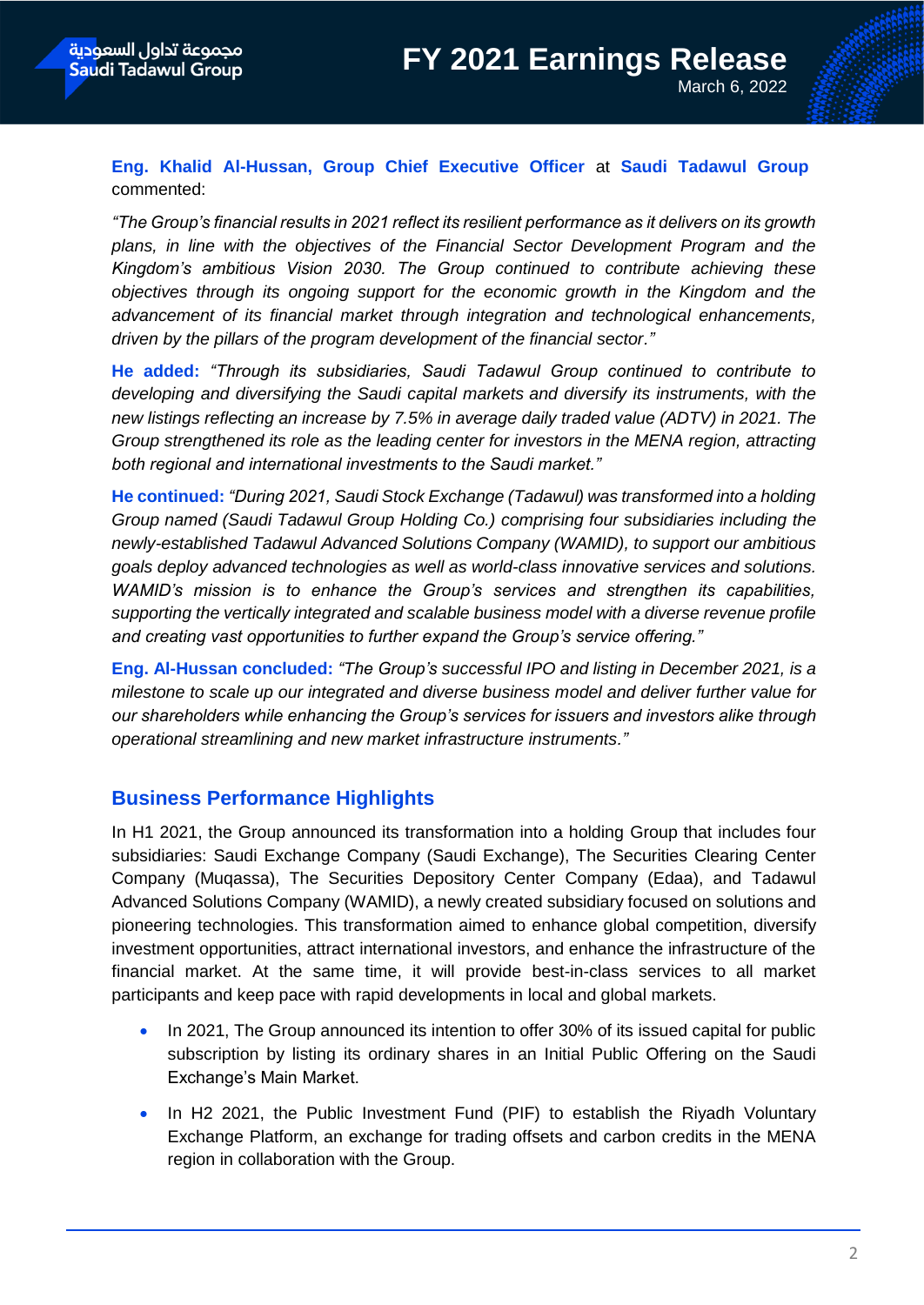- The Saudi Tadawul Group, signed a memorandum of understanding (MoU) with SIX, in an effort to explore opportunities for collaboration in such as cross listing, cooperating on environmental, social, and governance (ESG), facilitating investor access to Saudi Arabia's capital market, and enabling effective data sharing and research.
- The Saudi Exchange "a Group subsidiary" continued to reinforce the importance of adhering to the principles of ESG through the launch of the new ESG Disclosure Guidelines for issuers.
- The Saudi Exchange Company *"a Group subsidiary"* announced that IHS Markit, a leading information provider for financial markets, has included Saudi Government Sukuk market into the iBoxx Global Government Bond Index effective January 31st, 2022
- The Securities Depository Center Company (Edaa) *"a Group subsidiary"* continued to strengthen its global links to attract international investors in debt instruments and ETFs as well as shares. In H2 2021, Edaa signed MoUs with Clearstream and Euroclear to increase international investors access to the Saudi capital market.
- The Saudi Exchange Company *"a Group subsidiary"* announced Saudi Arabia's inclusion in FTSE Emerging Market Government Bond Index (EMGBI) starting from April 2022. It is expected that 42 Government instruments will be included, constituting 2.75% of FTSE Government bonds in Emerging Markets in terms of weighted market value.
- The "Saudi Exchange" and "Edaa" *"Group subsidiaries"* announced the enhancements to the Regulations of Securities Borrowing and Lending and Short Selling.

### **Market Performance Highlights**

- **The number of listed companies** on the Main Market increased to 210 as at December 31, 2021, from 203 as at December 31, 2020, which demonstrates the attractiveness of the Saudi capital market and economic recovery post pandemic.
- **The average daily traded value (ADTV)** on the Main Market increased by 7.5% YoY SAR 8,944 million in 2021, driven by higher liquidity from increased investor interest, the continued low profit rate environment, and the Saudi Government initiatives to support general business activity.
- **Market capitalization** on the Main Market reached SAR 10,009 billion as at December 31, 2021. This 10.0% YoY increase from SAR 9,102 billion as at December 31, 2020 is due to the Kingdom's strong market fundamentals and positive economic outlook, coming out of COVID-19.
- **Record 15 IPOs in 2021** bringing the total issuers on the Saudi Exchange "a Group subsidiary" to 210 as end of December 31, 2021 - nine on main market and six on NOMU – parallel market.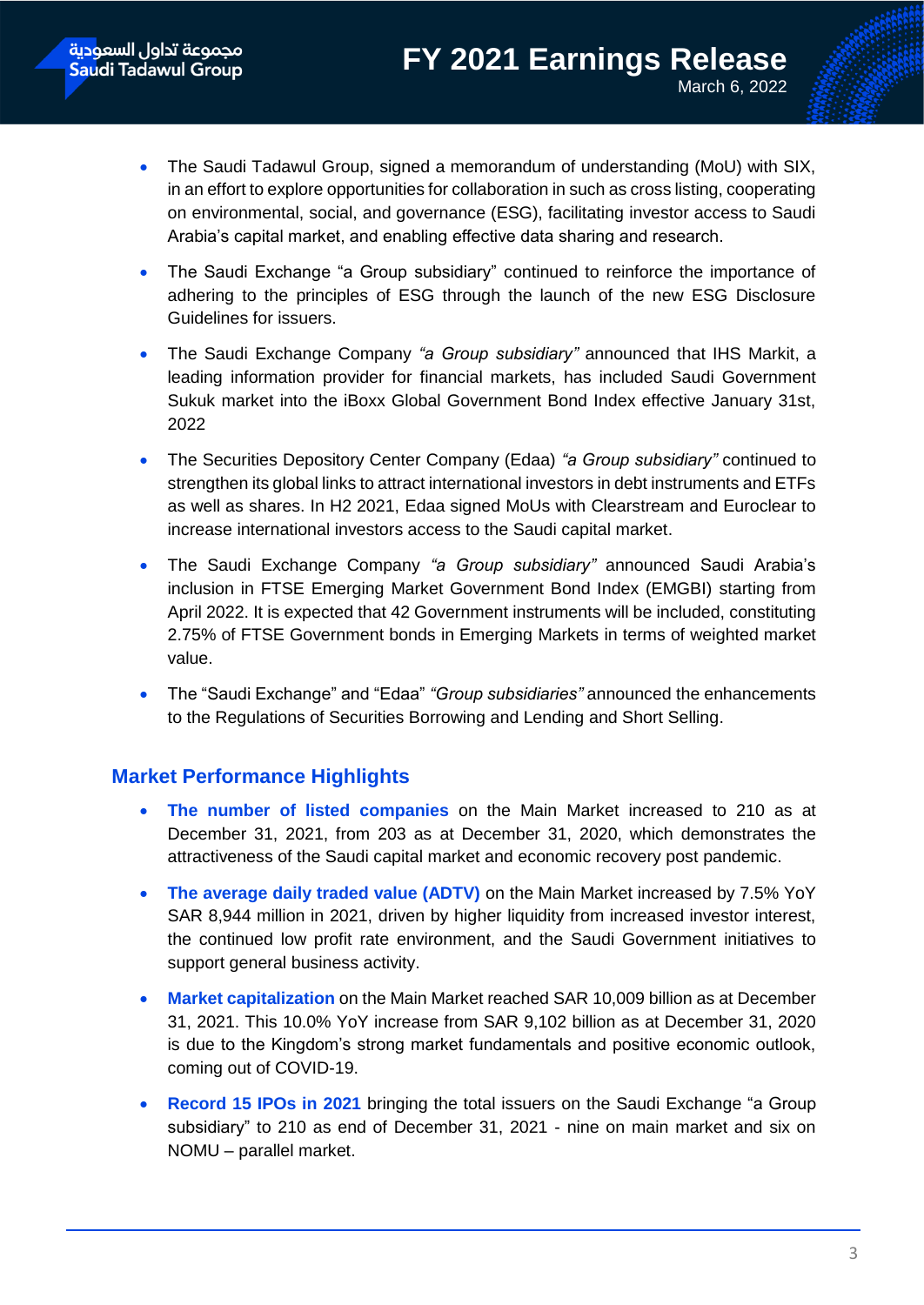### **Strategy and outlook**

Saudi Tadawul Group is committed to becoming a global capital markets leader and the ultimate champion and to be one of the key foundational pillars of the Kingdom's Vision 2030, as well as being one of the major drivers of the Financial Sector Development Program.

The Group's strategic goals are underpinned by set value drivers positioning the Group it as a regional champion that can capitalize on the significant Saudi market transformation to accelerate its growth, strengthen its operational and financial performance, diversify its worldclass offering across solutions and technologies, and broaden its clients base in the Kingdom, the region and internationally.

The Group also strengthened its position as a regional platform leader through continued innovation and sustained connectivity with other leading exchanges and market participants. Building on its strength as the bridge between regional and global foreign investors and the region's economies, as being an operator of one of the largest in the world and the leading exchange in the MENA region by market capitalization and liquidity.

Through its transformational IPO and its future looking strategy, the Group has established a robust platform for growth and delivered on its objective to develop an advanced capital market in the Kingdom and an attractive destination for both issuers and investors from around the world. In 2021, this was evident in the record number of listings and in the launch of a number of unique services and regional and international partnerships.

### **Segment Information**

The Group is organized into business segments based on services provided. The reportable segments of the Group are as below "Segment Information":

 **Capital Markets Segment:** The Capital Markets segment revenue, which includes trading services and listing fees, increased by 7.57% YoY, reaching to SAR 489.84 million in 2021.

The trading services revenue increased by 7.13% YoY reaching to SAR 409.36 million in 2021 compared to SAR 382.13 million in 2020, driven by an increase in average daily trading values.

The listing fees revenue increased by 9.88% YoY reaching to SAR 80.48 million in 2021 compared to SAR 73.24 million in 2020, this was mainly driven by an increase in the number and size of listings.

- **Data & Technology Services Segment:** Data and Technology services segment revenue decreased by 17.09% YoY reaching to SAR 93.26 million in 2021 compared to SAR 112.50 million in 2020 due to one-off fee in 2020 for the services of licenses and market information.
- **Post-Trade Segment:** Post-trade revenue segment increased by 13.91% YoY reaching to SAR 582.97 million in 2021 compared to SAR 511.77 million in 2020, mainly due to an increase in the average daily trading value.

**- ENDS –**